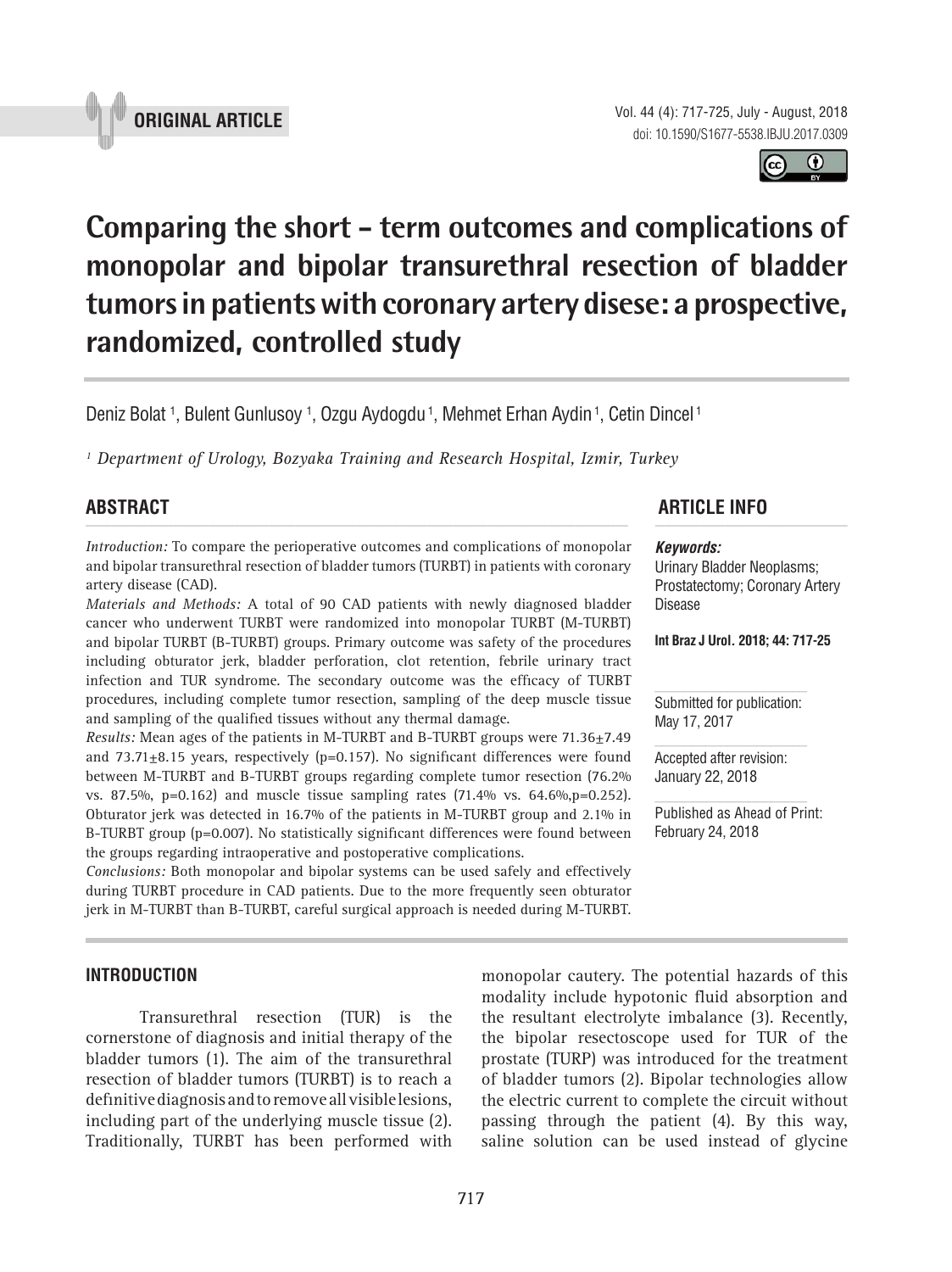for irrigation during resection. Initial studies of bipolar TURBT (B-TURBT) were promising with fewer fluid and electrolyte abnormalities, and a decreased incidence of obturator jerk (5-7).

With the progressive aging of the population, the prevalance of vascular diseases is increasing (8). In their study, Lucia et al. reported that TURP had low risk for severe complications, but cardiovascular events in elderly patients undergoing this surgical operation were more common than in general population (9). With an increase in the number of elderly population that requires surgical procedures and anticoagulant/ antiaggregant therapy, these patients need great concern for possible complications related to accompanied comorbidities (10). Patients with bladder tumors are as older as patients with benign prostatic hyperplasia (BPH). An important feature of these patients is coronary artery disease (CAD) requiring anticoagulant/antiaggregant therapy and thus having serious risk factors for possible perioperative bleeding complications. No consensus exists among urologists regarding the pre-, intra-, and postoperative management of patients taking anticoagulant/antiaggregant drugs (11). The surgical procedure could not be postponed due to the risks of progression of the malignancy and acute bleeding (10).

In this prospective, randomized, and controlled study, our aim was to compare the short-term outcomes and complications of monopolar and bipolar TURBT in patients with CAD.

#### **MATERIALS AND METHODS**

Design: The Institutional Review Board approved this single-center, prospective, randomized and controlled study in March 2015. Written informed consent form was obtained from all patients prior to the study.

Between March-December-2015, a total of 90 consecutive patients who underwent TURBT for overt or suspected bladder cancers on radiological imagings and/or cystoscopy were enrolled in the study. All patients had grade 2 or 3 CAD according to New York Heart Association's (NYHA) classification.

Before the operation, a detailed consultation of patients were done by a cardiologist and an anesthesiologist. Anticoagulant/antiaggregant medications such as acetylsalicylic acid (ASA), warfarin, or clopidogrel were stopped before 7 days of the procedure and, if necessary, replaced by low-molecular-weight heparin.

Exclusion criteria: Patients without CAD were excluded. Also, patients with acute urinary tract infection, absence of urethelial cancer on pathology report after TURBT, who underwent TURBT for residual tumors, re-staging or recurrent bladder tumors and who were not suitable for spinal anesthesia were excluded.

Randomization: The patients were equally randomized, by means of sealed envelopes, for monopolar TURBT (M-TURBT) or bipolar TURBT (B-TURBT). Patients were blinded to the allocated group.

Technique of M-TURMT and B-TURMT: At dorsal lithotomy position, perineal skin was cleaned with the antiseptic solution. No obturator nerve block was performed before the procedure. Under spinal anesthesia, after a routine cystourethroscopy, M-TURMT was performed with an U-shaped cutting loop, 26Fr continuous flow resectoscope (Karl Storz Endoskope, Tuttlingen, Germany) with 30-degree telescope, and an electrosurgical generator (Valleylab Force FX, Boulder, CO, USA) with power settings of 120W for cutting and 80W for coagulating using mannitol irrigation. Differently, in patients who underwent B-TURBT, an ESG-400 bipolar generator (Olympus Europe, Hamburg, Germany) with power settings of 200W for cutting and 120W for coagulating with saline irrigation was used. At the end of the operation 22Fr 3-way Foley catheter was placed in all patients, and if indicated, continuous irrigation saline was maintained until the urine efflux was completely clean. In uncomplicated cases at the postoperative 24 to 48 hours, Foley catheter was removed and the patient was discharged.

Outcomes: Primary outcome of this study was the safety of the procedures including obturator jerk, bladder perforation, clot retention, febrile urinary tract infection and TUR syndrome. Severity of obturator jerk was classified based on our previous study (12). If the adductor spasm was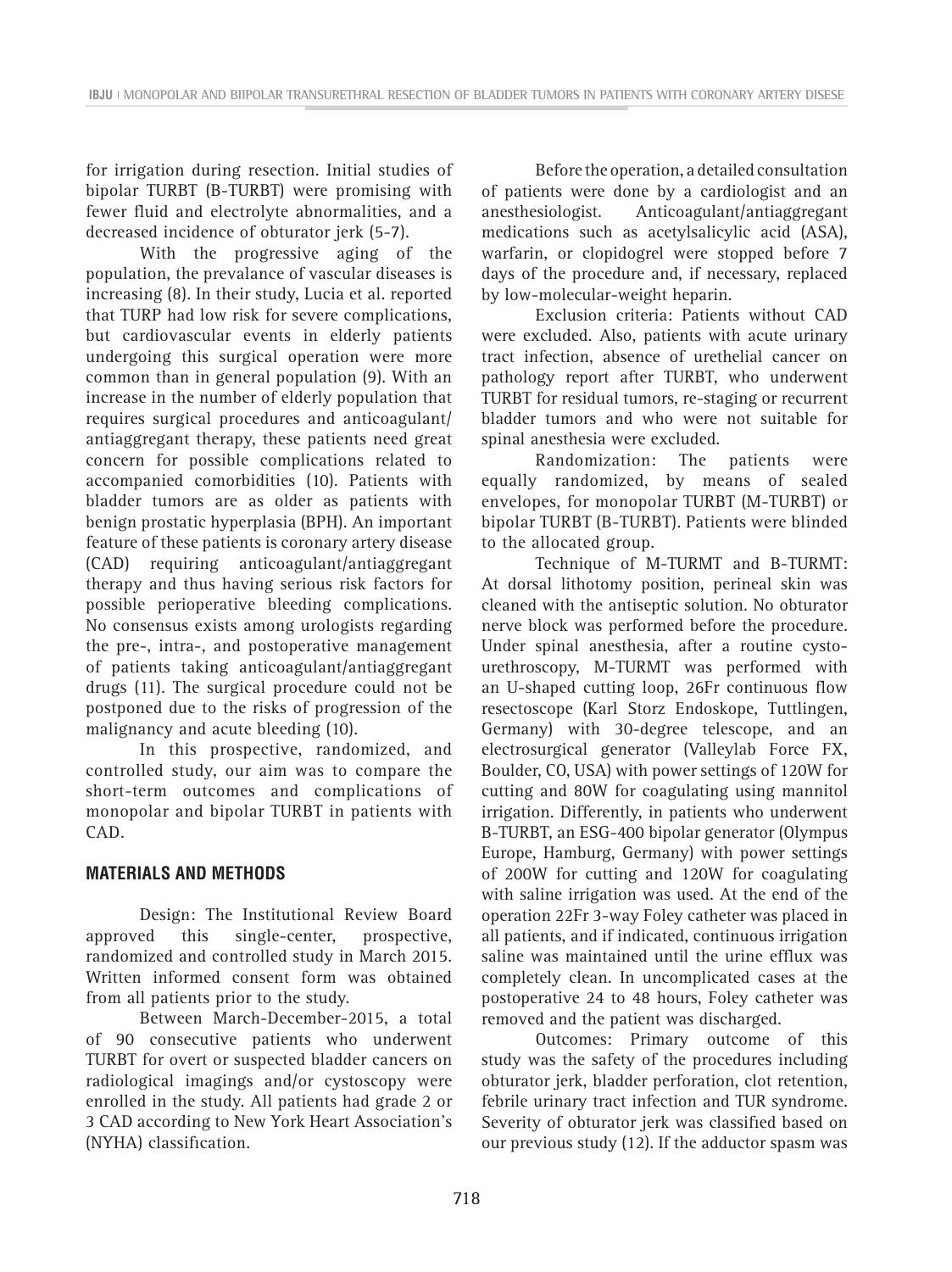severe enough to disturb the surgeon's resection, it was deemed as a severe obturator jerk. However, if there was an adductor spasm, but not severe enough to disturb the surgeon, it was deemed as a moderate obturator jerk. Bladder perforation was defined as subserosal injury if the perivesical fatty tissue was seen and as complete perforation if drainage tube or surgical repair was required. TUR syndrome was defined as serum sodium level <125mmol/L and one or more circulatory and/or neurological symptoms.

The secondary outcome was the efficacy of both TURBT procedures, including complete tumor resection, sampling of the deep muscle tissue and sampling qualified tissues without any thermal damage. All resections were performed under the supervision of a senior urologist and resection completeness and complications were noted intraoperatively. Thermal damage was classified into 2 groups depending on the quantity of cautery artifacts: mild cautery artifact was defined as cautery artifacts involving less than 50% of entire specimen, and severe cautery artifact was defined as cautery artifacts involving more than 50% of entire specimen (1).

Pathological examination: A single uropathologist, blinded for the allocation, evaluated the resected specimens. Tumor stage, tumor grade, presence of muscularis propria, invasion of the muscle tissue, and presence of thermal tissue damage were reported (13, 14).

Statistical analysis: Data was analysed using the Statistical Package for Social Sciences (SPSS 17.0 for Windows, Chicago, IL, USA). Power calculations were performed with minitab 17 software. Data was expressed as mean±standard deviation, number and percentage according to the type of variables. Numeric variables were tested using independent sample T test, and categorical variables were tested using chi-square or Fisher's exact test. Values of p <0.05 were accepted as statistically significant.

#### **RESULTS**

A total of 120 patients was enrolled in the study. Twenty patients were excluded from the study prior to the randomization. Of the excluded patients, 12 of them were unfit for spinal anesthesia and 8 of them were unfit for TURBT operation due to the priority requirement of coronary artery stenting or by-pass surgery. A total of 100 patients were equally randomized to M-TURBT and B-TURBT groups. After randomization, 10 patients were excluded bacause of active urinary tract infection, absence of urethelial cancer, and TURBT for residual or recurrent bladder cancer. Finally, 42 patients in M-TURBT group and 48 patients in B-TURBT group were analyzed (Figure-1).

Of the patients, 42 in M-TURBT group and 48 in B-TURBT group had only CAD or CAD and concomitant diseases, such as hypertension (HT) and/or diabetes mellitus (DM). No statistically significant differences were observed in the baseline characteristics of 2 groups. Mean ages in M-TURBT and B-TURBT groups were 71.36±7.49 and  $73.71\pm8.15$  years, respectively (p=0.157). Mean tumor sizes were 3.1±2.4cm in M-TURBT group and 3.0±2.9cm in B-TURBT group (p=0.875). Mean tumor numbers were  $1.8 \pm 1.4$ and  $2.0 \pm 1.6$  in M-TURBT and B-TURBT groups, respectively (p=0.556). Patient's characteristics are shown in Table-1.

The operation time was not significantly different between M-TURBT and B-TURBT groups  $(34.6 \pm 18.7 \text{min}$  vs.  $34.3 \pm 21.2 \text{min}$ ; p=0.955). Obturator jerk was detected in 16.7% of the patients in group 1 and 2.1% in group 2, and this difference was statistically significant (p=0.007). No significant differences were found between M-TURBT and B-TURBT groups regarding complete tumor resection rates (76.2% vs. 87.5%, p=0.162) and muscle tissue sampling rates  $(71.4\% \text{ vs. } 64.6\%, p=0.252)$ . There were only two patients with thermal tissue damage in M-TURMT group and 1 patient in B-TURBT group. Mean cateterization time (days) was  $1.7 \pm 1.4$  and  $1.5 \pm 1.3$ in M-TURBT and B-TURBT groups, respectively (0.948). Intraoperative and postoperative outcomes are displayed in Table-2.

Subserosal bladder injury was detected in 6 patients (14.3%) in M-TURBT and 4 patients (8.3%) in B-TURBT groups (p=0.505). Complete bladder perforation was not detected in any of the groups. No significant differences were observed between the groups regarding clot retention, re-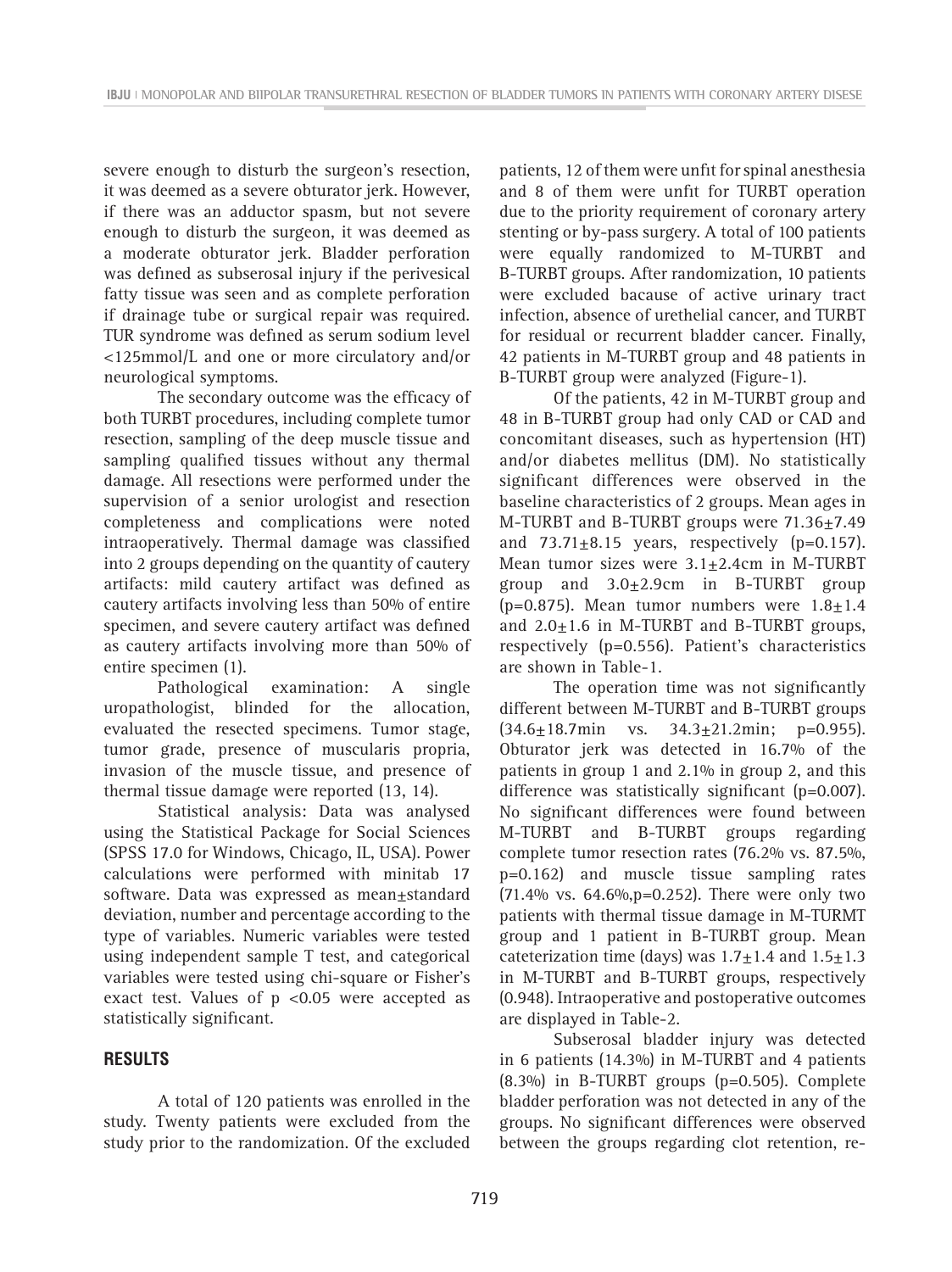

**Figure 1 - CONSORT (Consolidated Standards for Reporting Trials) flow diagram for patient assessment, allocation, follow-up and analysis.**

**TURBT=**Transurethral resection of bladder tumor; **M-TURBT=**Monopolar transurethral resection of bladder tumor; **B-TURBT=**Bipolar transurethral resection of bladder tumor

quirement of blood transfusion and recoagulation. There was no patient with TUR syndrome in each group. Mean hemoglobin (Hb) and sodium (Na) decreases in the postoperative period were comparable between the groups. Postoperative complications and adverse events are displayed in Table-3.

In the peri- and postoperative periods, there was no death in both groups.

## **DISCUSSION**

Uncomplicated surgery is especially important in urology clinics, which assist an elderly patient population. Even a small complication that develops in this patient group can lead to se-

rious consequences due to accompanying comorbidities. The most common deadly comorbidity in the elderly patient group is CAD with or without comorbidities such as HT and DM. Overall, urological surgery is associated with a 2% risk of postoperative myocardial infarction and cardiac- -related mortality, with TURBT considered as a low risk operation (15). In this comparative study, we aimed to analyze the results of monopolar and bipolar TURBT in patients who had CAD with or without other comorbidities.

Transurethral resection is integral to the management of bladder neoplasms (1). In recent years, as their experience with bipolar resection systems increases, urologists have begun to prefer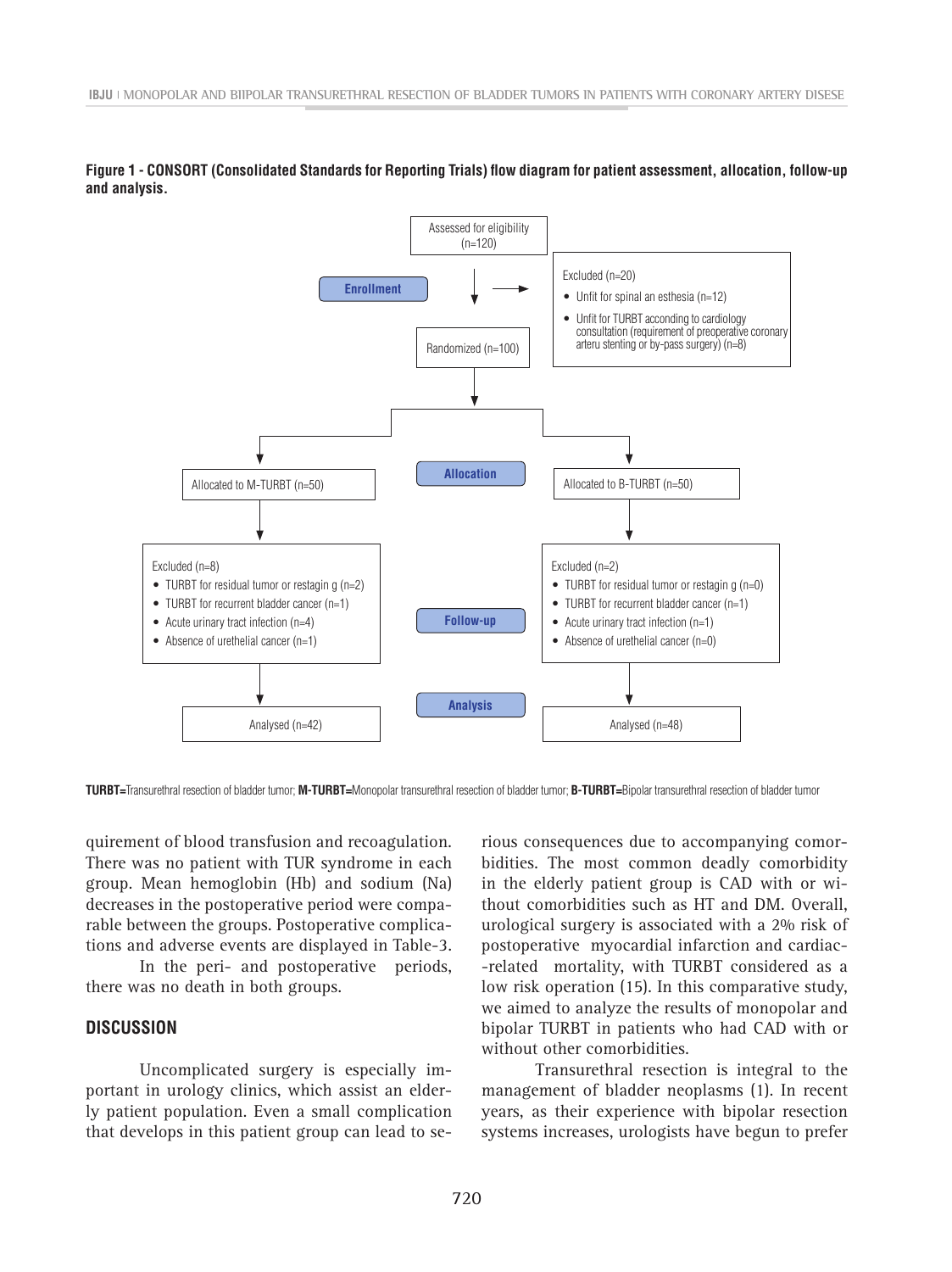|                                  | M-TURBT          | <b>B-TURBT</b>   | $\sf P$         |
|----------------------------------|------------------|------------------|-----------------|
| No. patients                     | 42               | 48               | $0.173*$        |
| Male                             | 37(88.1)         | 37(77.1)         |                 |
| Female                           | 5(11.9)          | 11(22.9)         |                 |
| Mean±SD age (years)              | 71.36±7.49       | $73.71 \pm 8.15$ | $0.157^{+}$     |
| Mean±SD BMI (kg/m <sup>2</sup> ) | 25.14±4.80       | 26.13±4.82       | $0.336^{+}$     |
| Comorbidities                    | 42               | 48               | $0.173*$        |
| Only CAD                         | 18               | 20               |                 |
| CAD+HT                           | 16               | 21               |                 |
| CAD+DM                           | $\mathbf 5$      | $\overline{4}$   |                 |
| CAD+HT+DM                        | 3                | 3                |                 |
| <b>No. NYHA score</b>            |                  |                  | $0.955*$        |
| $\sqrt{2}$                       | 19 (45.2)        | 22(45.8)         |                 |
| 3                                | 23 (54.8)        | 26 (54.2)        |                 |
| No. ASA score                    |                  |                  | $0.426*$        |
| 1                                | $\pmb{0}$        | 0                |                 |
| $\sqrt{2}$                       | 21(50)           | 19 (39.6)        |                 |
| $\ensuremath{\mathsf{3}}$        | 21(50)           | 28 (58.3)        |                 |
| 4                                | $\boldsymbol{0}$ | 1(2.1)           |                 |
| Mean±SD preop Hb (g/dL)          | $13.3 \pm 1.8$   | $13.0 \pm 1.9$   | $0.143^{+}$     |
| Mean±SD preop Na (mmol/L)        | $137.6 \pm 2.2$  | $137.8 \pm 3.1$  | $0.736^{+}$     |
| Mean±SD tumor size (cm)          | $3.1 \pm 2.4$    | $3.0 \pm 2.9$    | $0.875^{+}$     |
| Mean±SD tumor number             | $1.8 + 1.4$      | $2.0 + 1.6$      | $0.556^{+}$     |
| No. orifice involvement          | 10(23.8)         | 14 (29.2)        | $0.566^{\star}$ |
| No. stage                        |                  |                  | $0.473*$        |
| Ta                               | 24               | 22               |                 |
| T1                               | 12               | 15               |                 |
| T <sub>2</sub>                   | $\,6$            | 11               |                 |
| Tis                              | $\mathbf{1}$     | $\mathbf{1}$     |                 |
| No. grade                        |                  |                  | $0.530*$        |
| <b>PUNLMP</b>                    | 8                | 11               |                 |
| Low                              | 23               | 19               |                 |
| High                             | 11               | $18$             |                 |

#### **Table 1 - Preoperative patient characteristics.**

**BMI**=Body mass index; **CAD**=Coronary artery disease; **HT**=Hypertension; **DM**=Diabetes Mellitus; **ASA**=American Society of Anesthesiologists; **NYHA**=New York Heart Association; **Hb**=Hemoglobin; **Na**=Sodium

**†** Independent sample t test, **\*** Chi-square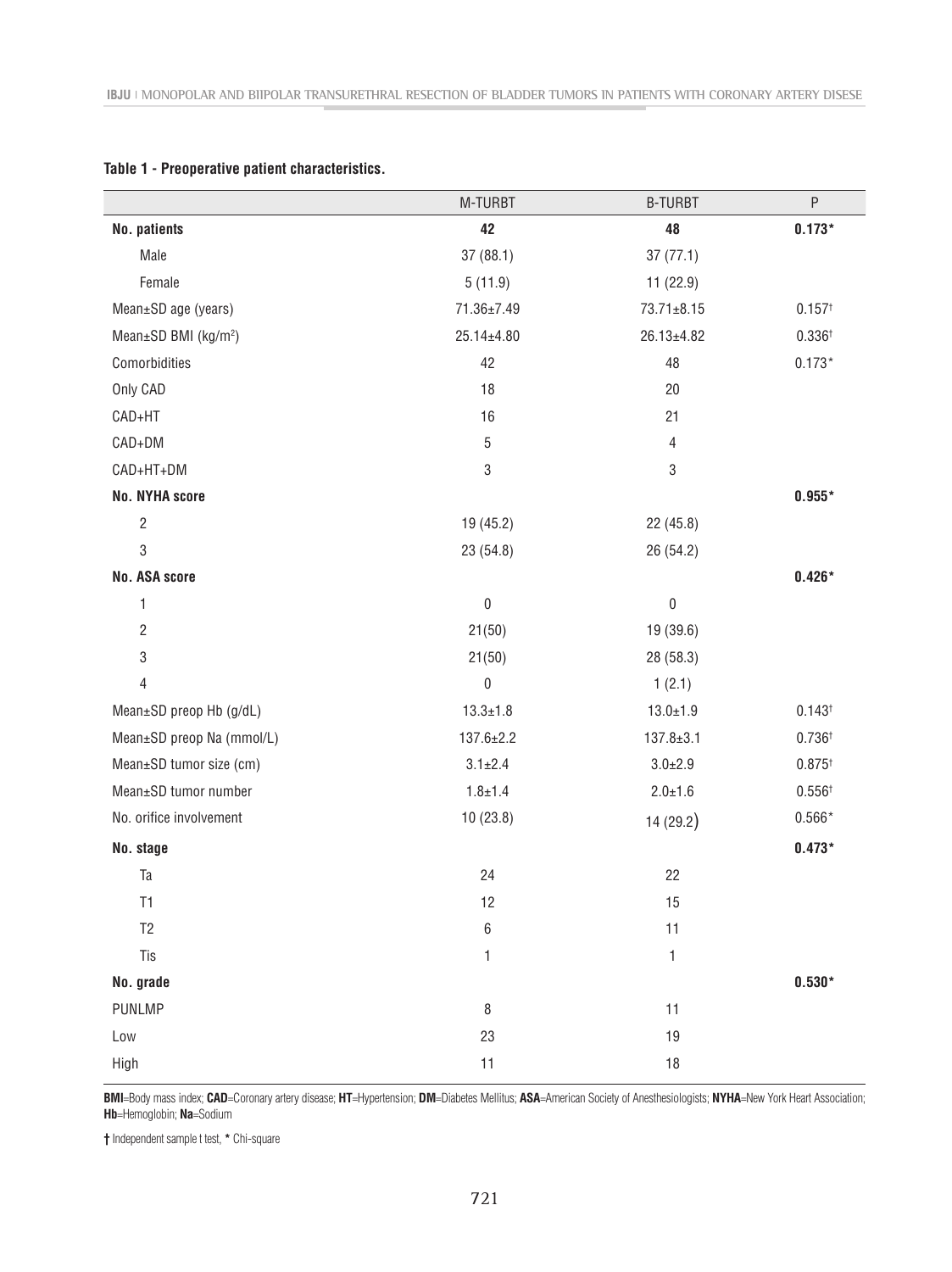|  | Table 2 - Intraoperative and postoperative outcomes. |  |  |  |
|--|------------------------------------------------------|--|--|--|
|--|------------------------------------------------------|--|--|--|

|                                          | <b>M-TURBT</b>  | <b>B-TURBT</b>  | P                  |
|------------------------------------------|-----------------|-----------------|--------------------|
| Mean±SD operation time (min.)            | $34.6 \pm 18.7$ | $34.3 \pm 21.2$ | $0.955 +$          |
| $Mean \pm SD$ resected tissue (cc)       | $3.77 + 4.47$   | $5.55 \pm 9.52$ | $0.251 +$          |
| Obturator jerk (%)                       |                 |                 | $0.007*$           |
| Moderate                                 | 5(11.9)         | 1(2.1)          |                    |
| Severe                                   | 2(4.8)          | 0               |                    |
| No. complete tumor resection             | 32(76.2)        | 42 (87.5)       | $0.162*$           |
| No. early postop instillation            | 14(33.3)        | 8(16.7)         | $0.074**$          |
| No. thermal tissue damage $(\%)$         |                 |                 | $1.000*$           |
| Grade 1                                  | 1(2.4)          | 1(2.1)          |                    |
| Grade 2                                  | 1(2.4)          | 0               |                    |
| No. muscle tissue sampling (%)           | 30(71.4)        | 31(64.6)        | $0.252*$           |
| Mean±SD cateterization time (day)        | $1.7 \pm 1.4$   | $1.5 \pm 1.3$   | 0.948 <sup>†</sup> |
| Mean $\pm$ SD hospitalization time (day) | $2.8 \pm 2.1$   | $2.4 \pm 2.1$   | $0.456^{+}$        |
|                                          |                 |                 |                    |

**†** Independent sample t test; \* Chi-square; **\*\*** Fisher's exact

|                                         | <b>M-TURBT</b>   | <b>B-TURBT</b>   | P         |
|-----------------------------------------|------------------|------------------|-----------|
| No. bladder perforation (%)             |                  |                  | $0.505*$  |
| Subserosal injury                       | 6(14.3)          | 4(8.3)           |           |
| Complete perforation                    | 0                | 0                |           |
| No. febrile urinary tract infection (%) | 0                | $\theta$         |           |
| No. clot retention $(\%)$               | 1(2.4)           | $\theta$         | $0.461**$ |
| No. blood transfusion (%)               | 2(4.8)           | $\theta$         | $0.215**$ |
| No. TUR syndrome (%)                    | 0                | $\theta$         |           |
| No. recoagulation $(%)$                 | 1(2.4)           | $\Omega$         | $0.461**$ |
| Mean $\pm$ SD Hb decrease (g/dL)        | $-0.66 \pm 0.66$ | $-0.72 \pm 1.24$ | $0.307+$  |
| Mean $\pm$ SD Na decrease (mmol/L)      | $-0.40+2.64$     | $-0.43+3.40$     | $0.051+$  |

**TUR=**Transurethral resection, Hb=Hemoglobin), Na=Sodium

**†** Independent sample t test; \* Chi-square; \*\* Fisher's exact

these systems in the treatment of bladder tumors. A bipolar current has better hemostatic capacity compared with a monopolar current because it allows deep coagulation and has a cut and seal effect (16). Sugihara et al. found a similar incidence of postoperative hemostatic procedures and transfusion rates in a comparative study between monopolar and bipolar TURBT (16). In another study, Zhao et al. reported that bleeding was not a severe risk factor during TURBT to the urologists in the current approaches, and the established blood loss between both groups was not significantly different (17). Based on the prostatic experience, bipolar resection was believed to induce better hemostasis as the deep coagulation and the cut and seal property of the bipolar current contribute to augment the ability to control bleeding points (18, 19). In the current study, mean Hb and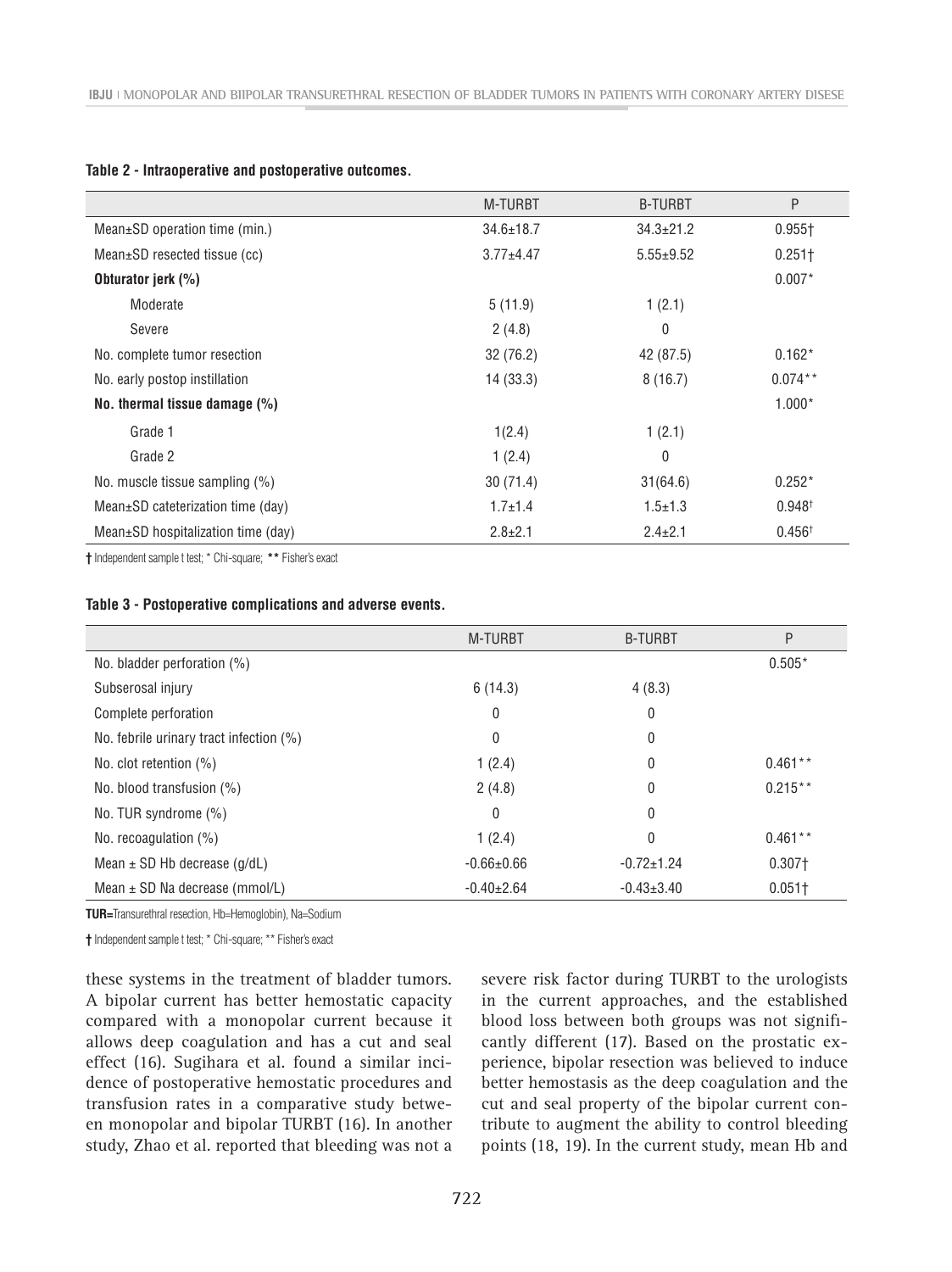sodium decreases in the postoperative period were not different between the two groups. This can be explained by three facts: Firstly, bleeding in TUR-BT was not severe as that in TURP, secondly the amount of tissue resected in bladder tumors was much less than in prostate operations, and lastly the operation time of TURBT is shorter than TURP. When we examined postoperative complications, blood transfusion was performed in 2 patients and clot retention was seen in one patient in M-TURBT group. None of the patients had blood transfusion and clot retention in B-TURBT group. In our series, the mean catheterization time and hospitalization time were also similar in both groups.

A major concern for most urologists is to achieve complete removal of the bladder tumor without any complications (20). An incidence of obturator jerk during TURBT is variable according to the type of anesthesia employed and the site of the tumor (21). Reporting the incidence and the difference between both techniques in inducing obturator reflex is the subject of debate (21). Some reports described obturator reflex occured in nearly half of the patients and others reported an incidence around 1% (2, 22). Aggresive, deep resection or obturator nerve reflex that results in violent adduction of the leg during the resection may cause the injury or even perforation of the bladder wall (23). In the current study, the incidence of obturator reflex was significantly different in each group and found as 16.7% in group 1 and  $2.1\%$  in group 2 (p=0.007). Spinal anesthesia without obturator block carries higher risk than general anesthesia for obturator jerk. Although it is rare, bladder perforation is a major complication that worries urologists. Real incidence of bladder perforation might be possibly underestimated because of underreporting, and it ranges from 1.7 to 5% (6, 24). Similar to obturator reflex debate, the value of bipolar resection in decreasing the incidence of bladder perforation is yet to be confirmed (21). Gupta et al. reported a significant rate of obturator jerks and subsequent perforation in their first 10 patients when the power setting of the bipolar machine was adjusted for 160 and 80W for cutting and coagulation, respectively (25). But, they showed that such complications had been eliminated by using a lower power setting of 50 and 40W (25). In another study, Golan et al. reported an incidence of 0.36% for bladder perforation in an analysis of 4.144 TURBT procedures and concluded that severe bladder injury was more likely to occur in elderly patients with large tumors located on the posterior wall, and that it did not appear to increase the risk of extravesical seeding (26). In this study, none of the patients in both groups had complete perforation of bladder.

None of our patients died from cardiovascular disease. Undoubtedly, this can not be solely attributed to the success of the surgical procedure. It is important to evaluate these patients carefully and rigorously for thelast cardiac status in the preoperative period. The operation may be delayed temporarily in patients who require urgent coronary stenting or have severe arrhythmia, except those who need immediate surgical intervention. Preoperative withdrawl of anticoagulant/ antiaggregant drugs to reduce the risk of regional or neuraxial blockade is another important point. The interruption of long-term acetyl salicylic acid (ASA) treatment for elective urologic procedures creates a management dilemma due to the competing risks of recurrent ischemic events and hemorrhage (10). In a meta-analysis of 50.279 patients treated with ASA for secondary prevention of CAD, Eisenstein et al. showed that the cardiac complication rate increased threefold after withdrawl of ASA and that the rate was even higher for patients with coronary stents (27). Despite being controversial, our clinical approach is to stop anticoagulant/antiaggregant medicines before 7 days and give low-molecularweight heparin for prophylaxis. Our results support that this clinical approach is feasible for these group of patients. To the best of our knowledge, the recent study represents the first trial comparing the safety and efficacy of monopolar and bipolar TURBT in patients with CAD.

Our study has some limitations. Firstly, the present study has relatively small sample size. The low number of the patients can be explained by our exclusion criteria. We excluded patients who were not suitable for spinal anesthesia and unfit for surgery due to previous coronary artery stenting or by-pass surgery. We also excluded patients who were treated with anticoagulant/antiaggregant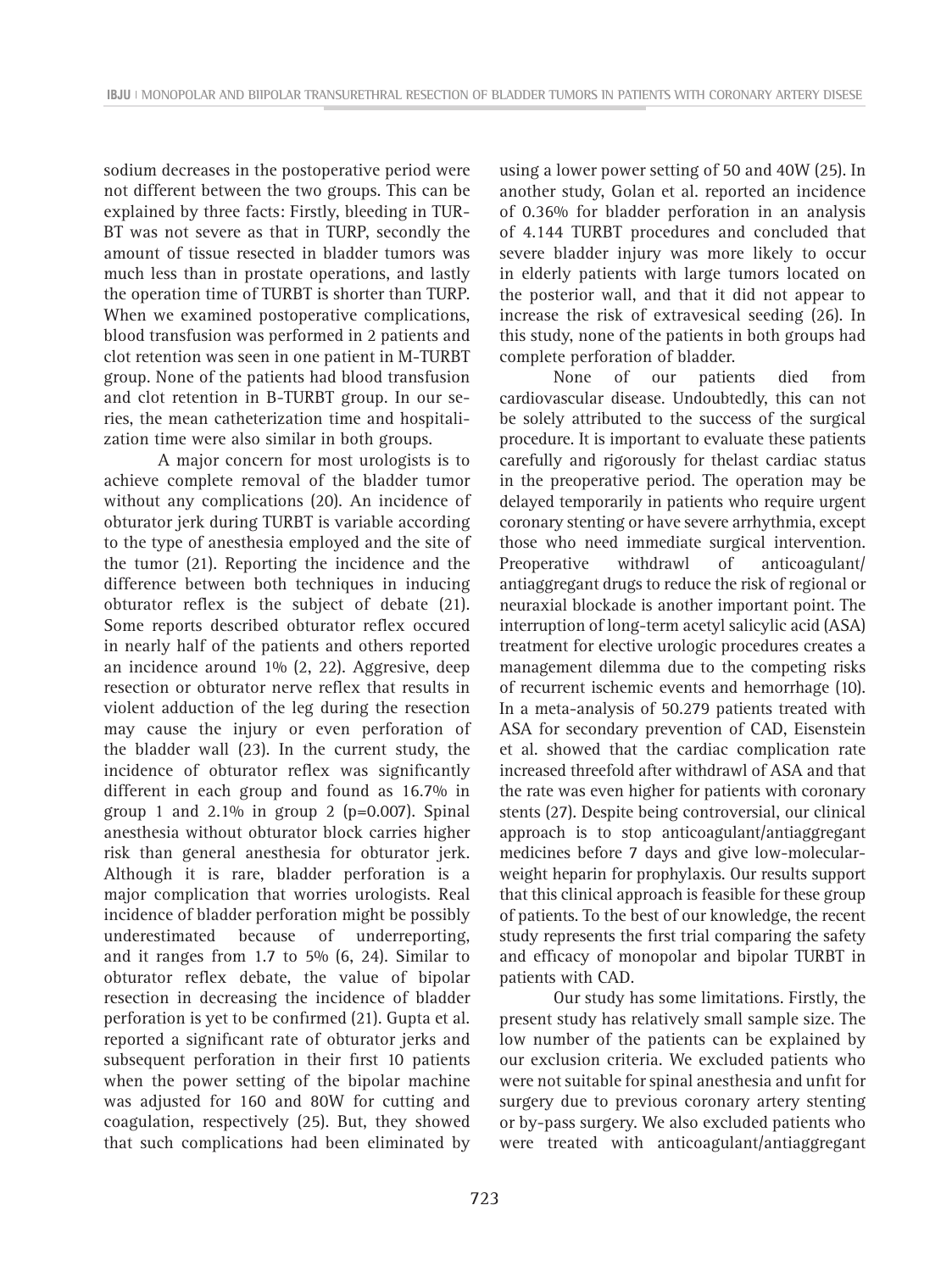medication. Since most of the patients with CAD had to use anticoagulant/antiaggregant drugs, our final patient number was 90. Secondly, we had supposed that anticoagulant/antiaggregant medication could potentially effect the outcomes of this prospective study and excluded these patients to have a more homogenous group of patients.

#### **CONCLUSIONS**

Both monopolar and bipolar systems can be used safely and effectively during TURBT procedure in patients with CAD. Obturator jerk was more frequently seen in M-TURBT and a careful surgical approach is needed during M-TURBT.

### **CONFLICT OF INTEREST**

None declared.

#### **REFERENCES**

- 1. Wang DS, Bird VG, Leonard VY, Plumb SJ, Konety B, Williams RD, et al. Use of bipolar energy for transurethral resection of bladder tumors: pathologic considerations. J Endourol. 2004;18:578-82.
- 2. Del Rosso A, Pace G, Masciovecchio S, Saldutto P, Galatioto GP, Vicentini C. Plasmakinetic bipolar versus monopolar transurethral resection of non-muscle invasive bladder cancer: a single center randomized controlled trial. Int J Urol. 2013;20:399-403.
- 3. Balzarro M, Ficarra V, Bartoloni A, Tallarigo C, Malossini G. The pathophysiology, diagnosis and therapy of the transurethral resection of the prostate syndrome. Urol Int. 2001;66:121-6.
- 4. Sinanoglu O, Ekici S, Balci MC, Hazar AI, Nuhoglu B. Comparison of plasmakinetic transurethral resection of the prostate with monopolar transurethral resection of the prostate in terms of urethral stricture rates in patients with comorbidities. Prostate Int. 2014;2:121-6.
- 5. Xishuang S, Deyong Y, Xiangyu C, Tao J, Quanlin L, Hongwei G, et al. Comparing the safety and efficiency of conventional monopolar, plasmakinetic, and holmium laser transurethral resection of primary non-muscle invasive bladder cancer. J Endourol. 2010;24:69-73.
- 6. Pu XY, Wang HP, Wu YL, Wang XH. Use of bipolar energy for transurethral resection of superficial bladder tumors: longterm results. J Endourol. 2008;22:545-9.
- 7. Puppo P, Bertolotto F, Introini C, Germinale F, Timossi L,

Naselli A. Bipolar transurethral resection in saline (TURis): outcome and complication rates after the first 1000 cases. J Endourol. 2009;23:1145-9.

- 8. Möllmann H, Nef HM, Hamm CW, Elsässer A. How to manage patients with need for antiplatelet therapy in the setting of (un-)planned surgery. Clin Res Cardiol. 2009;98:8-15.
- 9. de Lucia C, Femminella GD, Rengo G, Ruffo A, Parisi V, Pagano G, et al. Risk of acute myocardial infarction after transurethral resection of prostate in elderly. BMC Surg. 2013;13(Suppl 2):S35.
- 10. Picozzi S, Marenghi C, Ricci C, Bozzini G, Casellato S, Carmignani L. Risks and complications of transurethral resection of bladder tumor among patients taking antiplatelet agents for cardiovascular disease. Surg Endosc. 2014;28:116-21.
- 11. Eberli D, Chassot PG, Sulser T, Samama CM, Mantz J, Delabays A, et al. Urological surgery and antiplatelet drugs after cardiac and cerebrovascular accidents. J Urol. 2010;183:2128-36.
- 12. Bolat D, Aydogdu O, Tekgul ZT, Polat S, Yonguc T, Bozkurt IH, et al. Impact of nerve stimulator-guided obturator nerve block on the short-term outcomes and complications of transurethral resection of bladder tumour: A prospective randomized controlled study. Can Urol Assoc J. 2015;9:E780-4.
- 13. Sobin LH, Gospodariwicz M, Wittekind C: TNM classification of malignant tumours. UICC International Union Against Cancer, 7th edn. Oxford, Wiley-Blackwell. 2009; pp. 262-5.
- 14. Sauter G, Algaba F, Amin M, et al: Tumours of the urinary system: non-invasive urethelial neoplasias. In: Eble JN, Sauter G, Epstein JI, Sesterhenn I (eds.) WHO classification of classification of tumours of the urinary system and male genital organs. Lyon, IARCC Press. 2004; pp. 29-34.
- 15. Eagle KA, Berger PB, Calkins H, Chaitman BR, Ewy GA, Fleischmann KE, et al. ACC/AHA Guideline Update for Perioperative Cardiovascular Evaluation for Noncardiac Surgery--Executive Summary. A report of the American College of Cardiology/American Heart Association Task Force on Practice Guidelines (Committee to Update the 1996 Guidelines on Perioperative Cardiovascular Evaluation for Noncardiac Surgery). Anesth Analg. 2002;94:1052-64.
- 16. Sugihara T, Yasunaga H, Horiguchi H, Matsui H, Nishimatsu H, Nakagawa T, et al. Comparison of perioperative outcomes including severe bladder injury between monopolar and bipolar transurethral resection of bladder tumors: a population based comparison. J Urol. 2014;192:1355-9.
- 17. Zhao C, Tang K, Yang H, Xia D, Chen Z. Bipolar Versus Monopolar Transurethral Resection of Nonmuscle-Invasive Bladder Cancer: A Meta-Analysis. J Endourol. 2016;30:5-12.
- 18. Mamoulakis C, Skolarikos A, Schulze M, Scoffone